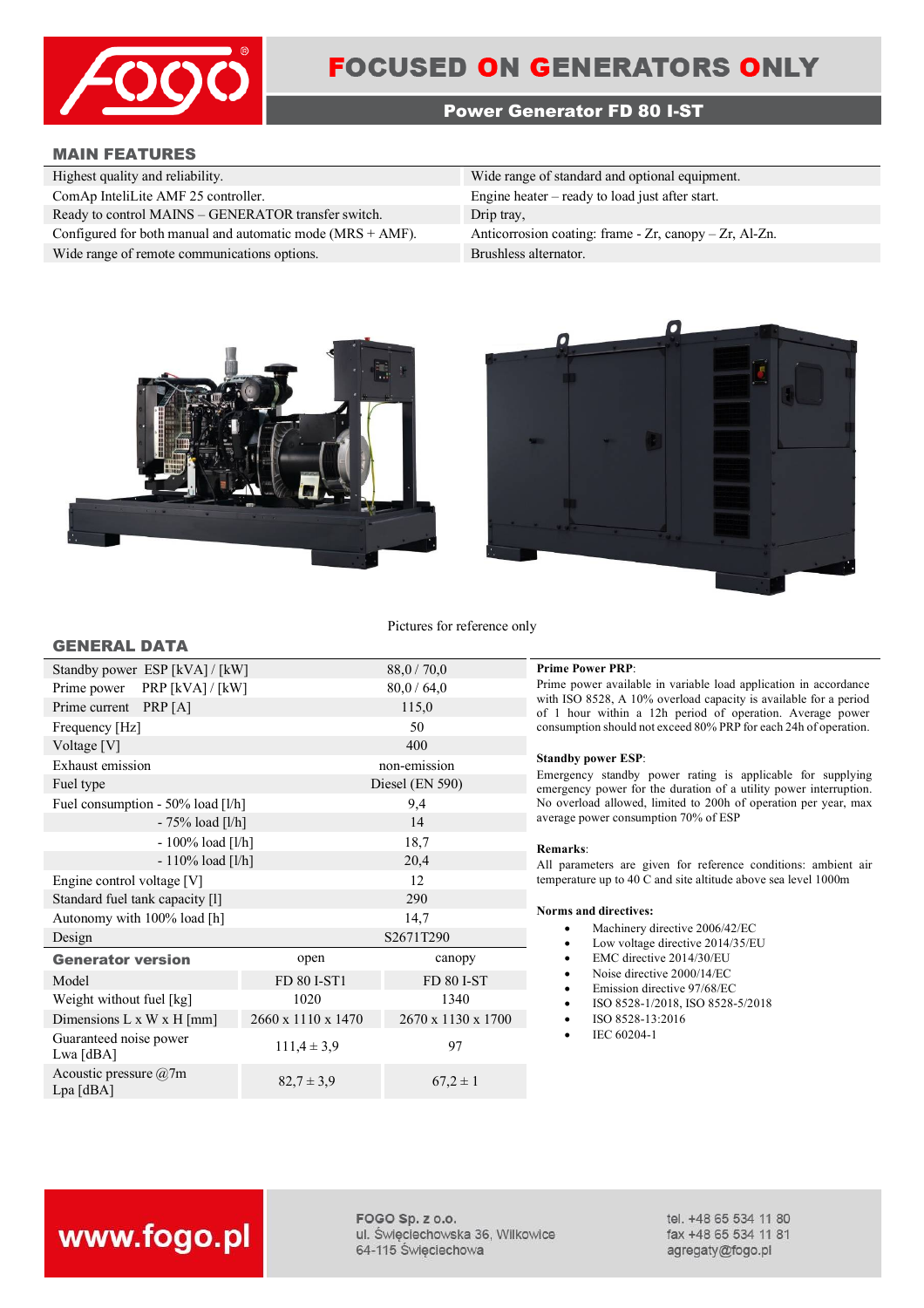

## **Power Generator FD 80 I-ST**

## **STANDARD CONTROLLER**

| Controller type: ComAp InteliLite AMF 25                                      |  |  |
|-------------------------------------------------------------------------------|--|--|
| Easy to operate, intuitive graphical interface                                |  |  |
| Real time clock with battery supply                                           |  |  |
| Stan-by and Prime power applications, AMF function available                  |  |  |
| Flexible event based history with up to 350 events                            |  |  |
| 3 Phase generator current measurement                                         |  |  |
| Generator and Mains phase voltage measurement                                 |  |  |
| Active/reactive power measurement                                             |  |  |
| Active and reactive energy counter                                            |  |  |
| Running hours counter, multipurpose flexible timers                           |  |  |
| Battery charging alternator circuit connection                                |  |  |
| Comprehensive gen-set protections                                             |  |  |
| Wide range of communication capabilities including :                          |  |  |
| CAN and USB on board                                                          |  |  |
| Internet access using Ethernet, GPRS or 4G module<br>$\overline{\phantom{a}}$ |  |  |
| Support for Modbus and SNMP protocols                                         |  |  |
| Cloud-based monitoring and control via WebSupervisor                          |  |  |

Active SMS or e-mails (module required) Geofencing and tracking via WebSupervisor Operating temperature -20 + 70°C IP65 operator interface protection



# **ENGINE ALTERNATOR**

| <b>Brand</b>                | FPT (Iveco)      | Nominal Voltage [V]                | 400               |
|-----------------------------|------------------|------------------------------------|-------------------|
| Type                        | NEF45SM3         | Nominal power factor (cos phi)     | 0,8               |
| Made in                     | Italy            | Ambient temperature, altitude      | 40 °C, 1000m AMSL |
| Engine power [kW]           | 73,3             | Nominal Power [kVA]                | 80,0              |
| Emission standard*          | non-emission     | IP protection                      | IP $23$           |
| Rotation per minute [rpm]   | 1500             | No of bearing                      | single bearing    |
| Engine governor             | mechanical       | Coupling                           | direct            |
| Governor class**            | G <sub>2</sub>   | Technology                         | brushless         |
| Displacement [1]            | 4,5              | Short circuit maintaining capacity | 270% 10s          |
| No of cylinder              | 4                | Efficiency [%]                     | 90,0              |
| Fuel system                 | direct injection | Insulation class                   | H                 |
| Electrical system [V]       | 12               | Total harmonic content THD [%]     | $\leq$ 2          |
| Cooling system capacity [1] | 18,5             | Reactance Xd'' [%]                 | 8                 |
| Oil pan capacity [1]        | 12,8             | Voltage regulator type             | DVR, digital      |
| Fuel type                   | Diesel (EN 590)  | Voltage measurement                | 3 phase           |
|                             |                  | Voltage accuracy [%]               | $+/- 0,25$        |
|                             |                  | AVR supply system                  | auxiliary winding |

\* According directive 97/68/WE non road mobile machinery engine emission.<br>\*\* According PN-ISO 8528-5/2018

**\*\*** According PN-ISO 8528-5/2018



FOGO Sp. z o.o. ul. Święciechowska 36, Wilkowice 64-115 Święciechowa

tel. +48 65 534 11 80 fax +48 65 534 11 81 agregaty@fogo.pl

AVR supply optional PMG Made in EU